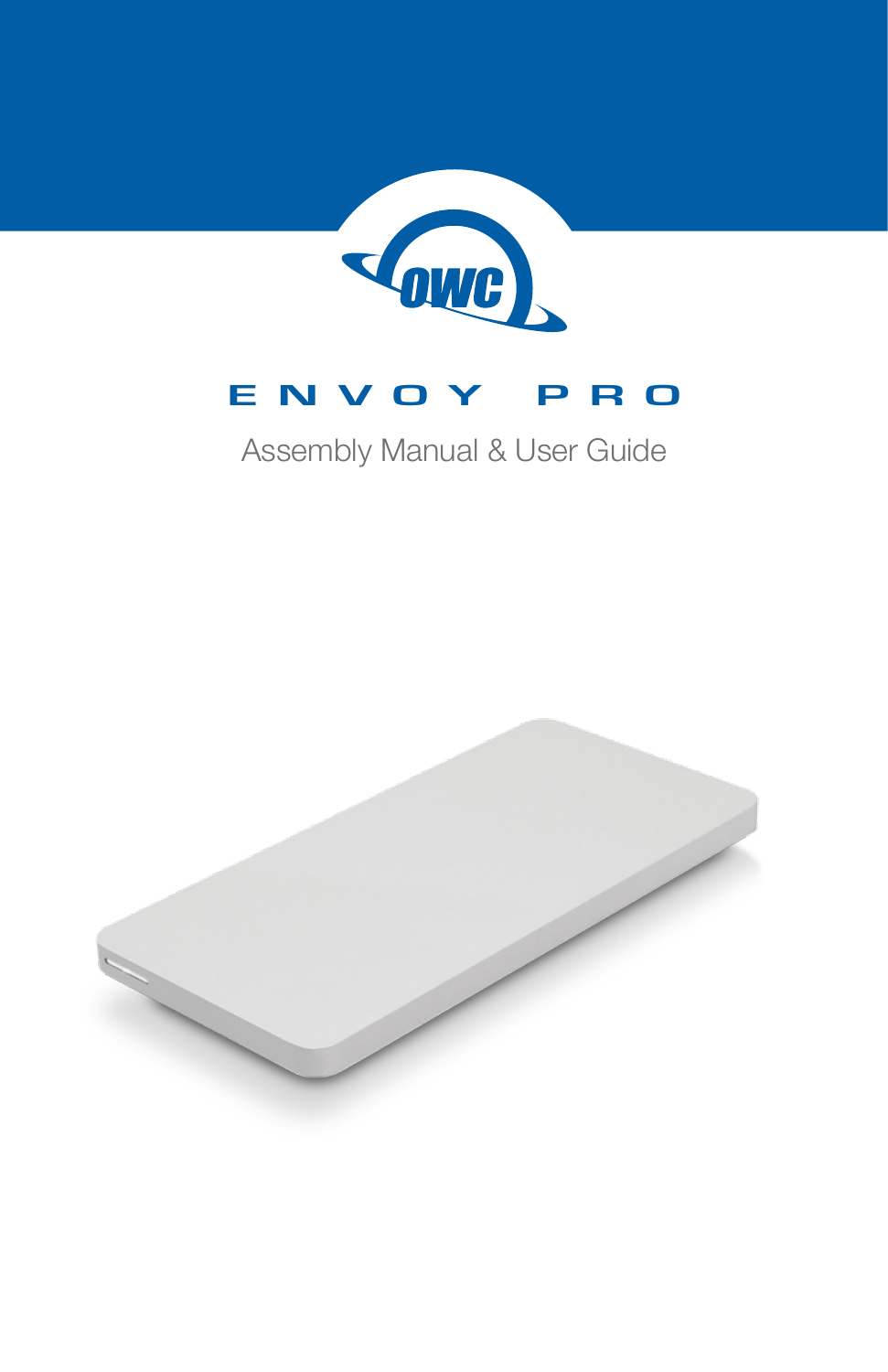# **CONTENTS**

| 1.1 Minimum System Requirements |
|---------------------------------|
| 1.1.1 Apple Mac Requirements    |
| 1.1.2 PC Requirements           |
| 1.2 Package Contents            |
| 1.3 About This Manual           |
| 1.4 Enclosure Features          |
|                                 |
| 2.1 Drive Compatibility         |
| 2.1.1 Envoy Pro for SATA Drives |
| 2.1.2 Envoy Pro for PCIe Drives |
| 2.2 Assembly                    |
|                                 |
| 3.1 Formatting                  |
| 3.2 Troubleshooting             |
| 3.3 About Data Backup           |
| 3.4 Usage Notes                 |

3.5 Contacting Technical Support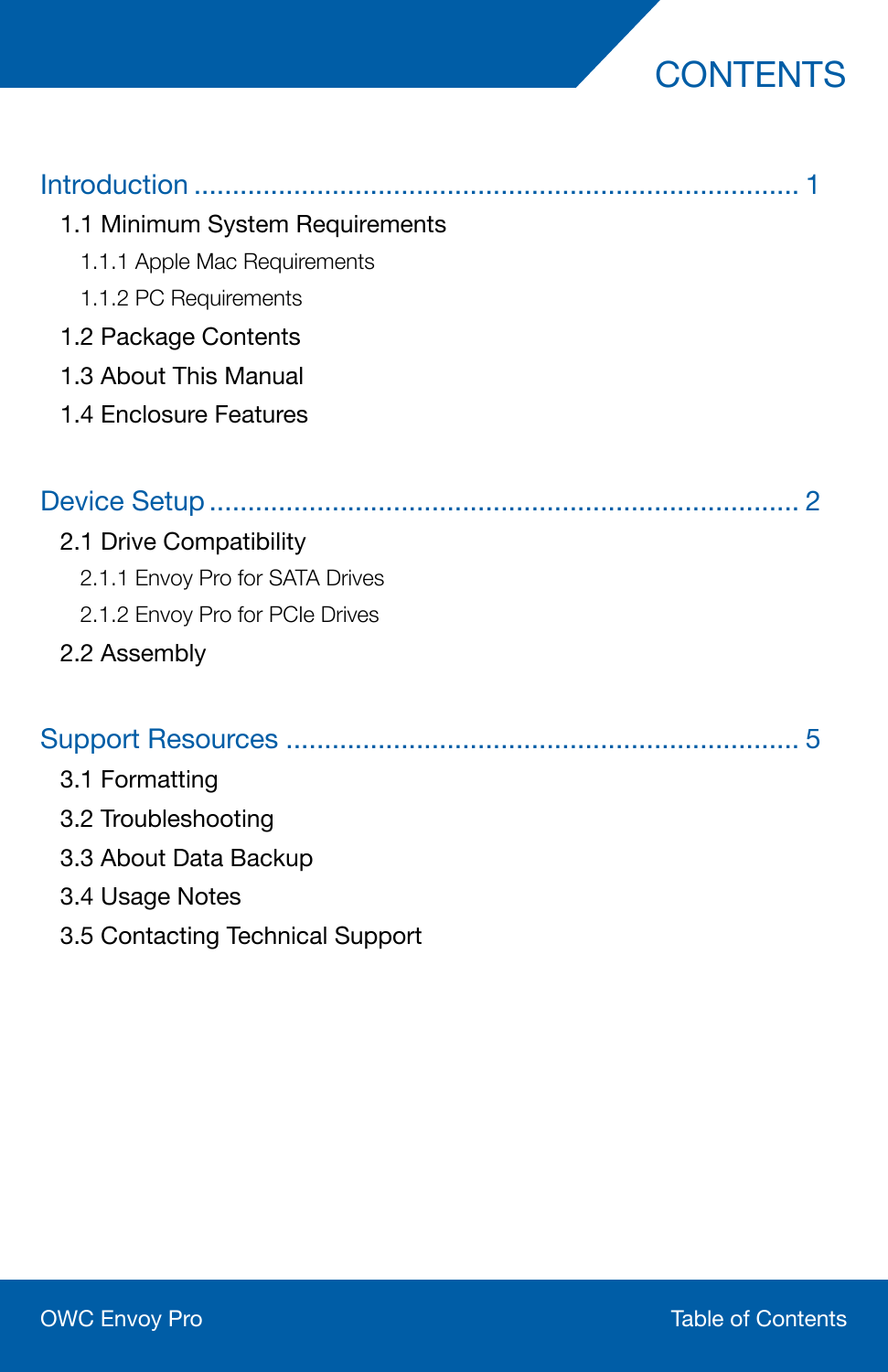# INTRODUCTION

# 1.1 Minimum System Requirements

#### 1.1.1 Apple Mac Requirements

• USB 3.1 Gen 1 port: OS X 10.6 or later

#### 1.1.2 PC Requirements

• USB 3.0 port: Windows® XP or later

# 1.2 Package Contents



- 1. USB 3.1 Gen 1 cable (Standard-A to Micro-B)
- 2. OWC Envoy Pro
- 3. Short Torx T5 screw (1)
- 4. Long Torx T5 screws (2)
- 5. Adhesive rubber foot
- 6. Carrying Case

Note: A Torx T5 screwdriver is required to install an SSD in the Envoy Pro. If you purchased the Envoy Pro as part of a kit including an OWC SSD, a Torx T5 screwdriver is included. If you purchased the Envoy Pro by itself without an SSD, the screwdriver is not included, but can be purchased separately.

### 1.3 About This Manual

The images and descriptions may vary slightly between this manual and the unit shipped. Functions and features may change depending on the firmware version. Please visit the product web page for the most recent product specifications.

## 1.4 Enclosure Features

- LED indicator (front) This LED emits a solid white light when the Envoy Pro is powered on and flashes during drive activity.
- $\cdot$  USB 3.1 Gen 1 port (rear)  $-$  Attach the included USB 3.1 Gen 1 cable here.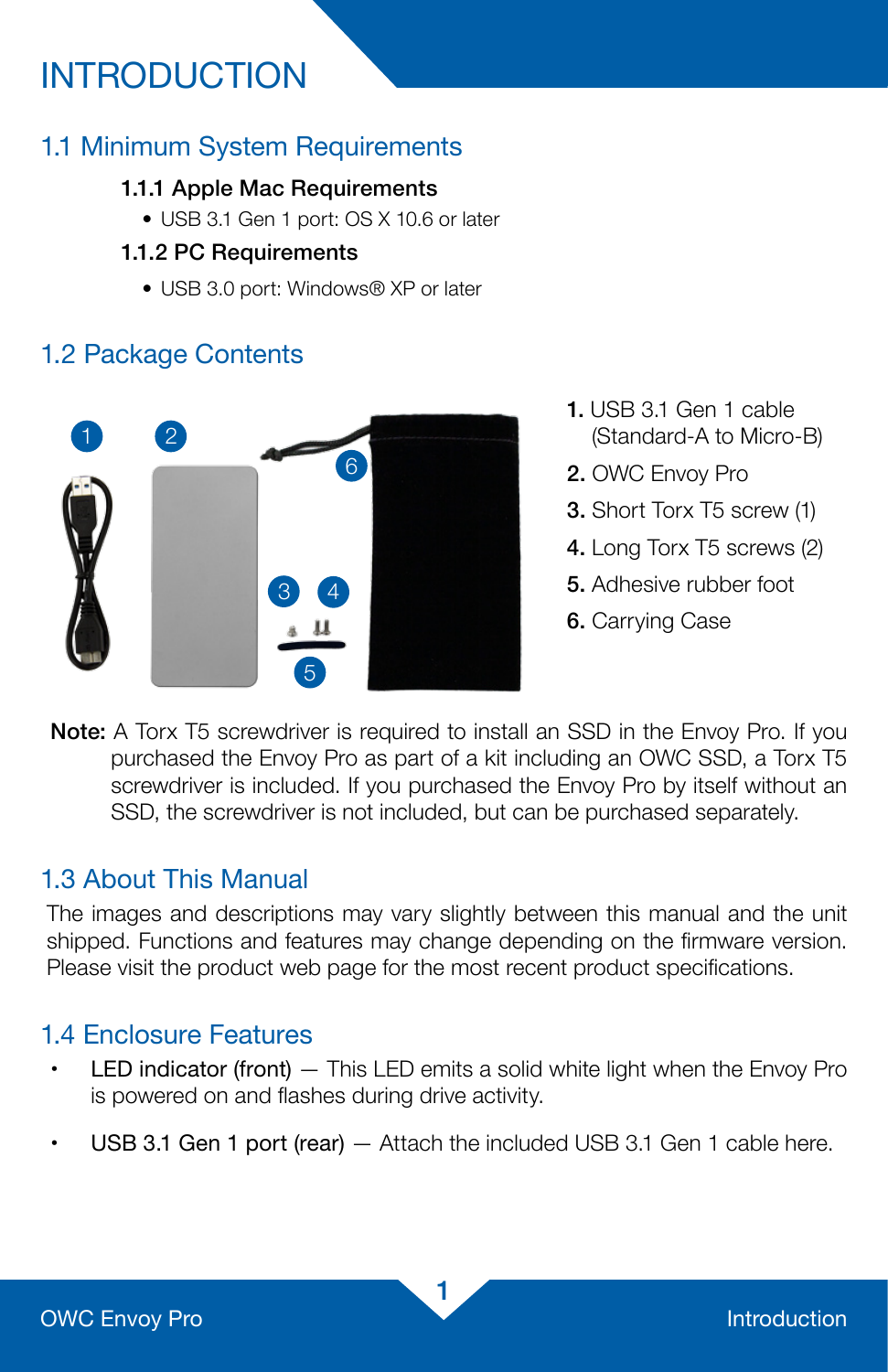# DEVICE SETUP

## 2.1 Drive Compatibility

The OWC Envoy Pro is compatible **ONLY** with original Apple SSDs. Third-party SSDs, including OWC SSDs, are NOT compatible. Consult the following lists for more detailed compatibility information.

#### 2.1.1 Envoy Pro for SATA Drives

This Envoy Pro is compatible with the original Apple SSD from these Mac computers:

- iMac13,1 (21.5" late 2012, early 2013)
- iMac13,2 (27" late 2012)
- MacBookPro10,1 (Retina 15" early 2013)
- MacBookPro10,2 (Retina 13" late 2012, early 2013)

### 2.1.2 Envoy Pro for PCIe Drives

This Envoy Pro is compatible with the original Apple SSD from these Mac computers:

- iMac14,1 (21.5" late 2013)
- iMac14,2 (27" late 2013)
- iMac14,3 (21.5" late 2013)
- iMac14.4 (21.5" mid 2014)
- iMac15,1 (Retina 5K 27" late 2014, mid 2015)
- iMac16,1 (Retina 21.5" Late 2015)
- iMac16,2 (4K 21.5" Late 2015)
- iMac17,1 (5K 27" Late 2015)
- MacBookAir6,1 (11" mid 2013, early 2014)
- MacBookAir6,2 (13" mid 2013, early 2014)
- MacbookAir7,1 (11" early 2015)
- MacbookAir7,2 (13" early 2015)
- MacBookPro11,1 (Retina 13" late 2013)
- MacBookPro11,2 (Retina 15" late 2013)
- MacBookPro11,3 (Retina 15" late 2013)
- MacBookPro11,4 & 11,5 (Retina 15" Mid 2015)
- MacBookPro12,1 (Retina 13" Early 2015)
- Macmini7,1 (Late 2014)
- MacPro6,1 (Late 2013)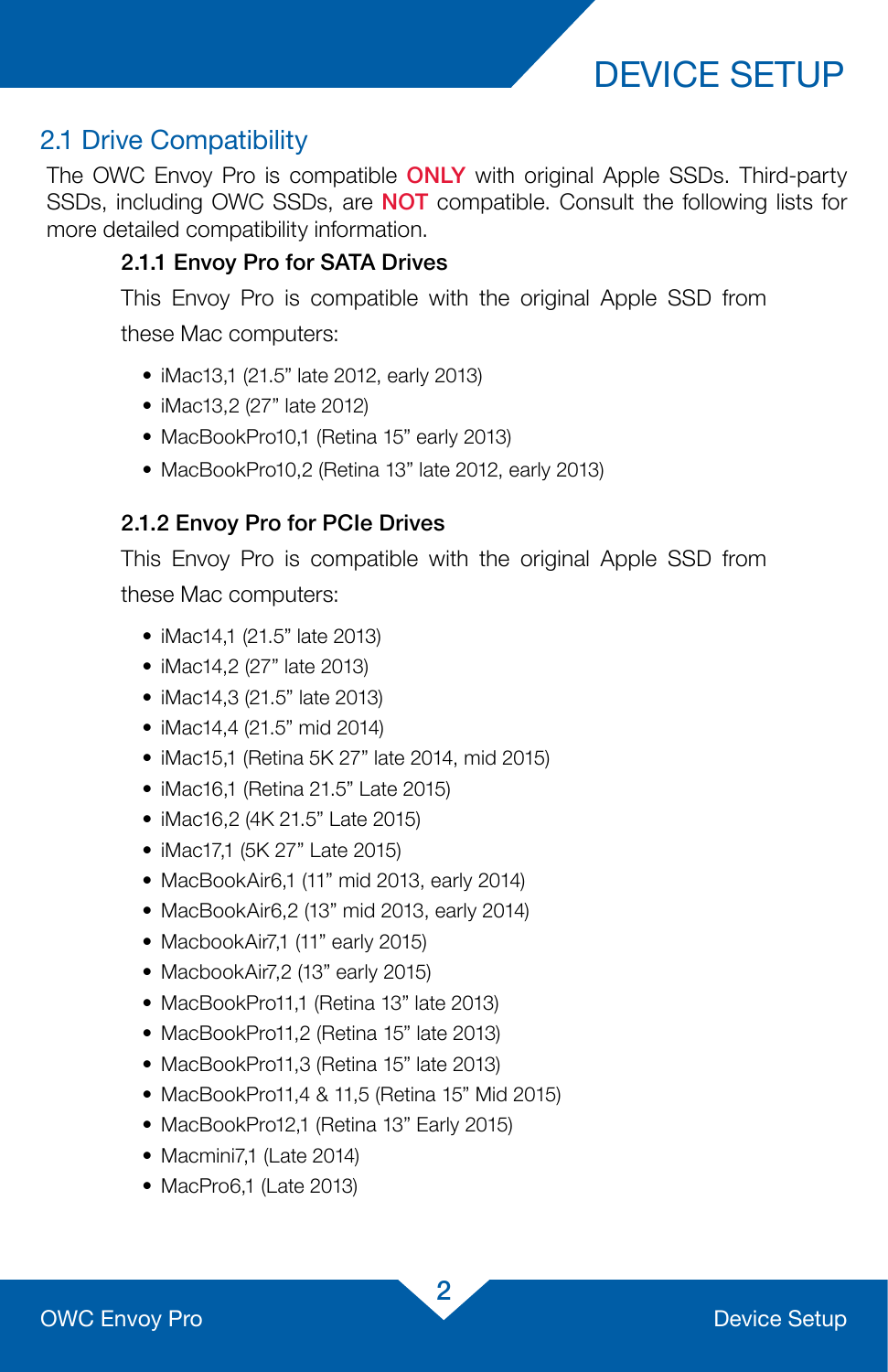# 2.2 Assembly

NOTE: The assembly process is identical for both versions of the OWC Envoy Pro, but the black connector has a slightly different appearance in the Envoy Pro for PCIe drives. The pictures used in the assembly steps use the Envoy Pro for SATA drives.

1. Remove the Envoy Pro from its packaging. Slide the top cover in the direction shown below, then lift up and set the cover aside.



2. Inside the enclosure, there is a green circuit board. Notice also the black connector at left, and a screw hole at far right.



3. Insert the SSD into the black connector (see below-left). The connector is notched so that the SSD fits using only one orientation. Next, use the short Torx T5 screw to hold the SSD in place (circled below-right). Do not over-tighten the screw.

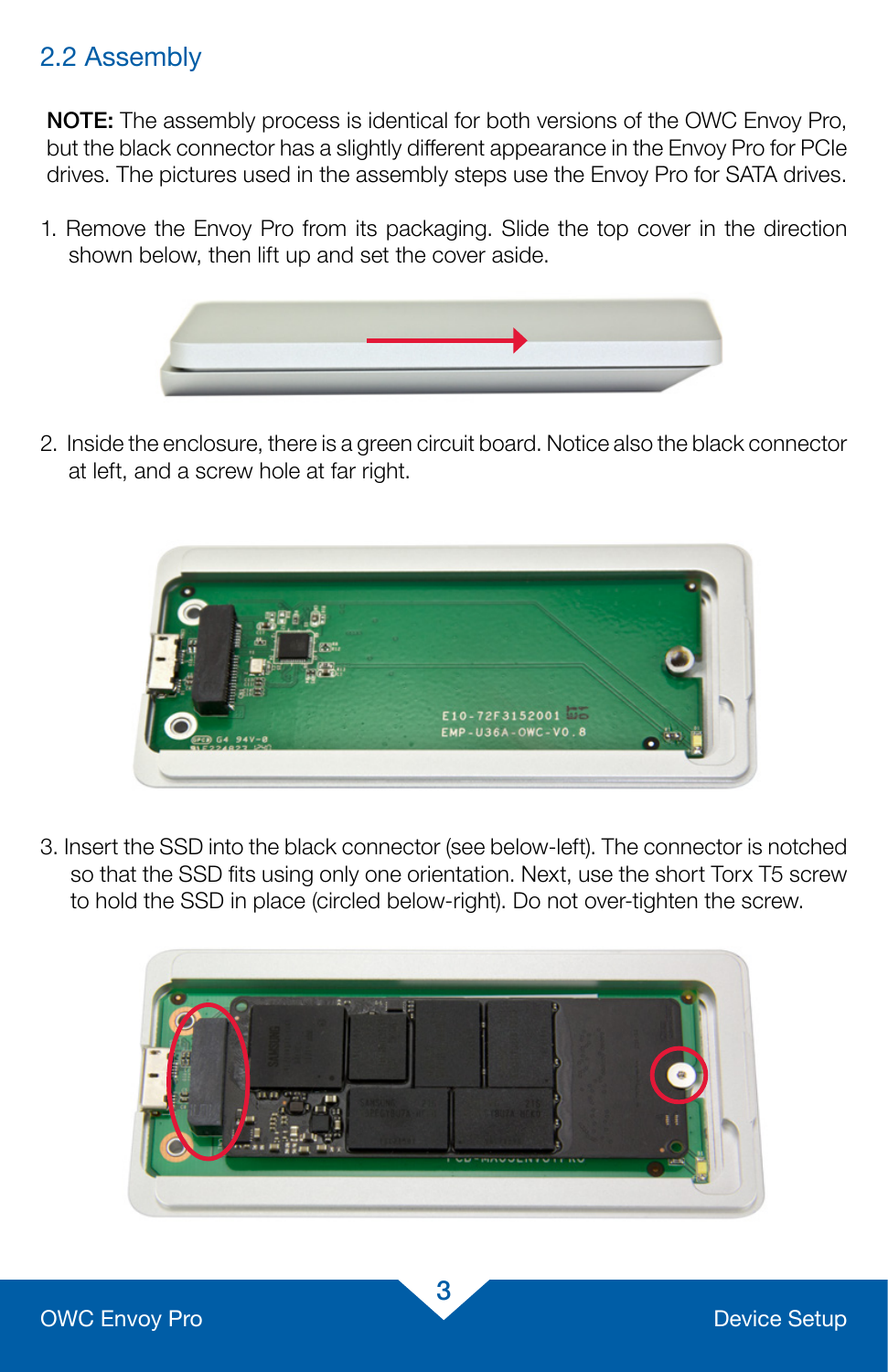4. Replace the top cover and slide it in the direction shown below, until it is flush with the bottom cover.



5. Flip over the Envoy Pro. Insert the two long Torx T5 screws into the screw holes (circled below) and fasten them.



6. Remove the backing on the adhesive rubber foot and place the sticky side of the foot in the groove to cover the screws.



The assembly process is now complete. You can begin using the Envoy Pro right away. If you need to format the SSD inside the Envoy Pro, see Section 3.1 to view our recommended formatting tips.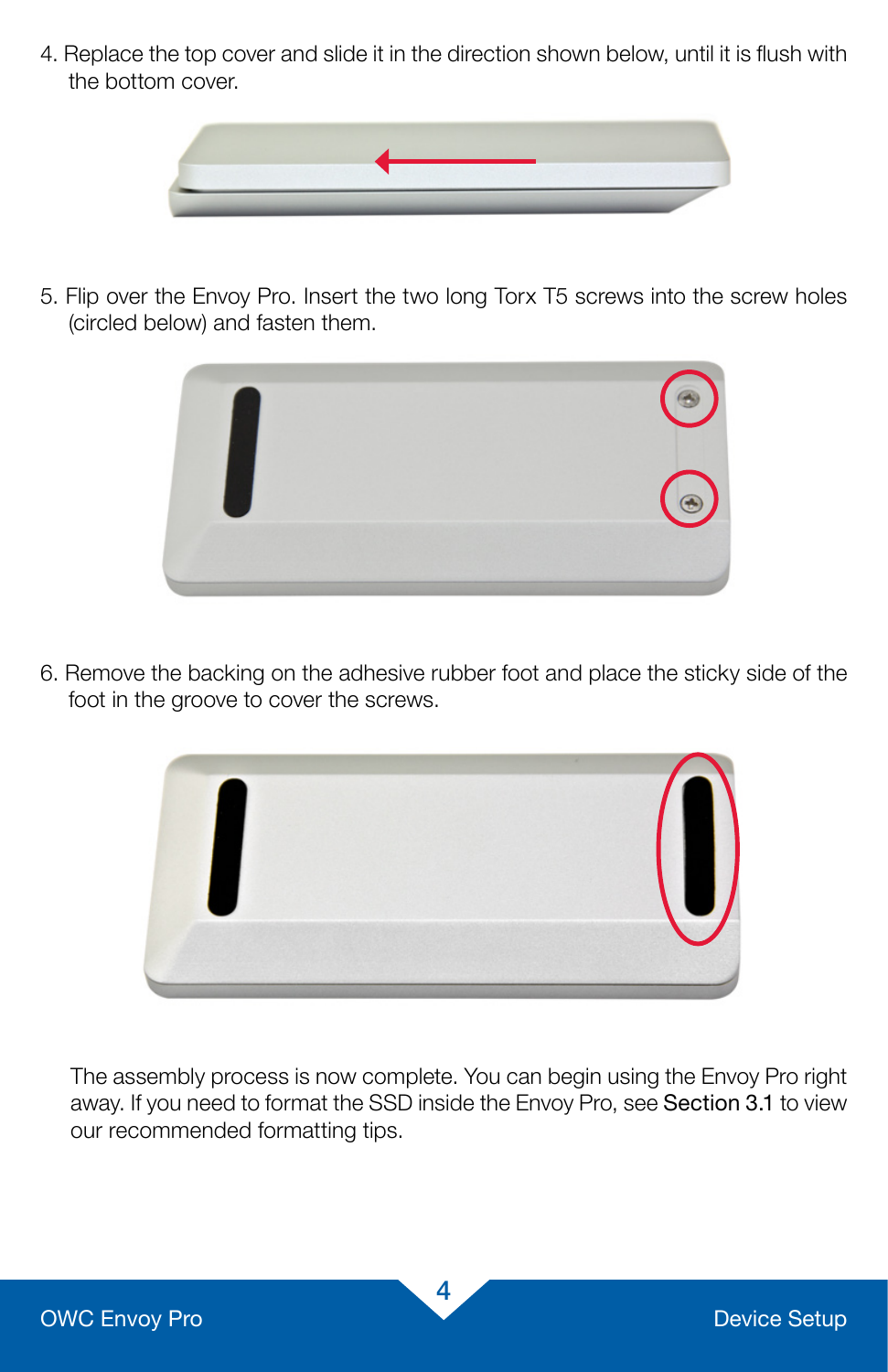# SUPPORT RESOURCES

## 3.1 Formatting

To format the OWC Envoy Pro for Mac or Windows, please visit: [www.owcdigital.com/format](http://www.owcdigital.com/format)

### 3.2 Troubleshooting

Begin troubleshooting by verifying that both ends of your cable are properly plugged into the computer and the Envoy Pro. If the Envoy Pro is still not working properly, try connecting the cable to a different USB port, and also using a different USB cable if necessary. If problems persist, remove the SSD from the Envoy Pro, then re-connect the SSD to the Envoy Pro and try again.

### 3.3 About Data Backup

To ensure that your files are protected and to prevent data loss, we strongly suggest that you keep two copies of your data: one copy on your OWC Envoy Pro and a second copy on either your internal drive or another storage medium, such as an optical backup, or on another external storage unit. Any data loss or corruption while using the Envoy Pro is the sole responsibility of the user, and under no circumstances may OWC, its parent, partners, affiliates, officers, employees, or agents be held liable for loss of the use of data including compensation of any kind or recovery of the data.

## 3.4 UsageNotes

- To see a step-by-step walkthrough for migrating your data from an old drive to a new one, go to: [www.owcdigital.com/support/data-transfer.html](http://www.owcdigital.com/support/data-transfer.html)
- The Envoy Pro is designed to receive all needed power through the USB cable, therefore a separate power adapter is not necessary.
- For the safe removal of your drive and to ensure that no data is lost, always eject or unmount the drive from your operating system before disconnecting.

### 3.5 Contacting Technical Support

(866) 692-7100 (North America only) +1 (815) 338-4751 (International)

Live chat is available during business hours: www.owcdigital.com/support

Email support is available at: www.owcdigital.com/support